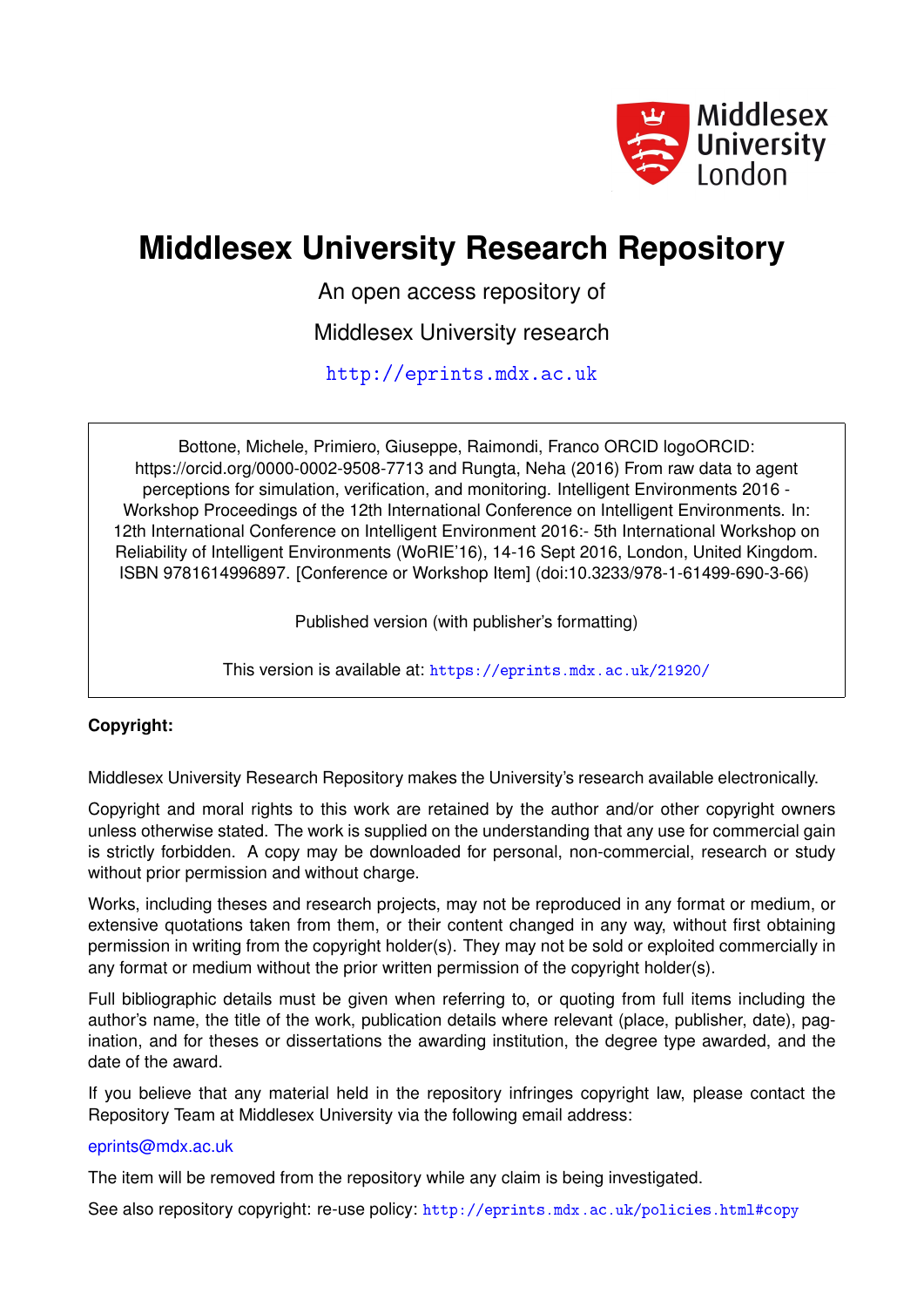*Intelligent Environments 2016 P. Novais and S. Konomi (Eds.) © 2016 The authors and IOS Press. This article is published online with Open Access by IOS Press and distributed under the terms of the Creative Commons Attribution Non-Commercial License 4.0 (CC BY-NC 4.0). doi:10.3233/978-1-61499-690-3-66*

# From Raw Data to Agent Perceptions for Simulation, Verification, and Monitoring

# Michele BOTTONE<sup>a</sup>, Giuseppe PRIMIERO<sup>a</sup>, Franco RAIMONDI<sup>a,1</sup>, Neha RUNGTA <sup>b</sup>

<sup>a</sup> *Department of Computer Science, Middlesex University, London, UK* <sup>b</sup> *NASA Ames Research Center, Moffett Field, CA, USA*

**Abstract.** In this paper we present a practical solution to the problem of connecting "real world" data exchanged between sensors and actuators with the higher level of abstraction used in frameworks for multiagent systems. In particular, we show how to connect an industry-standard publish-subscribe communication protocol for embedded systems called MQTT with two Belief-Desire-Intention agent modelling and programming languages: Jason/AgentSpeak and Brahms. In the paper we describe the details of our Java implementation and we release all the code open source.

**Keywords.** Intelligent environments, multiagent systems, modelling, MQTT, publish-subscribe

# **1. Introduction**

Software infrastructures for Intelligent Environments and, more in general, for the Internet of Things, have been investigated by a number of authors [1,2,3,4]. To address the limited resources of devices in Intelligent Environments (think of motion or temperature sensors), standard architectures for web services have been adapted, such as in the case of CoAP [5] and, more recently, with the ASIP programming model [6].

The underlying communication mechanism in these scenarios is typically the *topic-based publish-subscribe pattern* [7]. In this pattern, entities that create messages (the publishers) are not aware of the potential receivers. Instead, they "broadcast" messages, possibly through a broker. The receivers, on the other hand, subscribe to messages, possibly through a broker. In topic-based publishsubscribe architectures each message has a *topic* and subscribers only receive messages for the specific topic they are interested in. Accordingly, publishers need to provide a topic for each message that is generated. The use of publish-subscribe architectures in Intelligent Environments, coupled with appropriate service abstractions, has been investigated by bridging this communication pattern with REST services [8,9,10], allowing the development of large-case instances using a range of resource-limited devices.

<sup>1</sup>Corresponding Author. Email: f.raimondi@mdx.ac.uk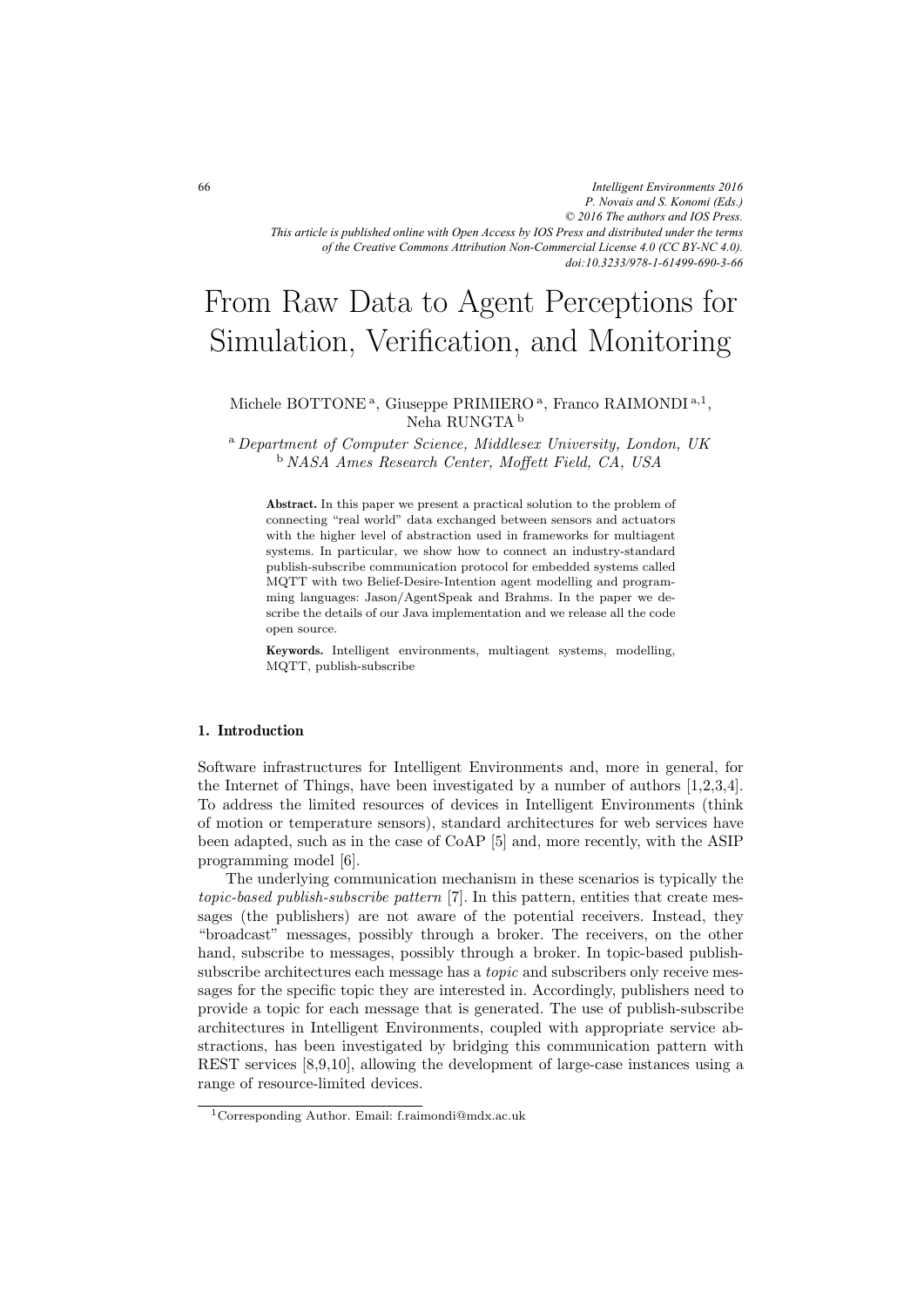In parallel with the development of "low-level" communication infrastructures, several approaches have investigated mechanisms to simulate, verify and monitor Intelligent Environments at a much higher level of abstraction. In this area, *multiagent systems* [11] are used to reason about the beliefs, desires, intentions, knowledge and correct behaviour of (rational) agents. Examples in this direction include the verification of domotics/e-health examples [12,13] and of avionic scenarios involving the interaction of humans (pilots and air traffic controllers) with automated systems [14,15,16]. The analysis performed at this level of abstraction allows developers to reason about high-level interactions and requirements, such as "if the pilot believes that the auto-pilot is going to disengage, s/he should alert the co-pilot".

There is currently a gap between the "low-level" communication mechanisms and the "high-level", abstract activities performed in the formalism of multiagent systems. Some recent works [17,18] have addressed this issue by connecting the software that is being executed on actual devices with modelling languages for multiagent systems, thus enabling the verification of "high-level" models that have a clear semantics in "low-level" models.

To address the issue of connecting different levels of abstraction, in this paper we show how low-level messages in a publish-subscribe infrastructure can give rise to *perceptions* in a multiagent system and, correspondingly, how agents' actions can generate low-level messages. Our solution makes use of an intermediate connector between the publish-subscribe communication layer and the modelling framework for agents.

There are a number of open protocols for messages using the publish-subscribe communication model that are meant to provide a lightweight, asyncronous alternative to HTTP in the context of cloud computing and the Internet of Things for coordinating many separate environments with minimal configuration and overhead, among them MQTT, XMPP, and AMQP. In contrast to the latter two, which have support for extensions to more complex scenarios, APIs and domains, MQTT is very efficient and simple to implement, and was specifically designed for high-latency, resource-constrained devices with low bandwidth and power draw, features that make it ideal for use in embedded systems. For these reasons, it forms the communication backbone of our solution.

The rest of the paper is organised as follows: in Section 2 we provide an overview of MQTT; in Section 3 we describe two modelling frameworks for multiagent systems (Brahms and Jason/AgentSpeak); we present our solution and provide links to our open source software in Section 4.

# **2. An Overview of MQTT**

The Message Queue Telemetry Transport (MQTT) is a lightweight protocol initially developed for wireless sensor networks [19] and running on top of TCP/IP connections.

MQTT messages are characterised by a *topic* and by a *Quality of Service* (QoS). A *broker* is required to dispatch messages from publishers to subscribers. When a client connects to the broker, it is identified by an ID and it can per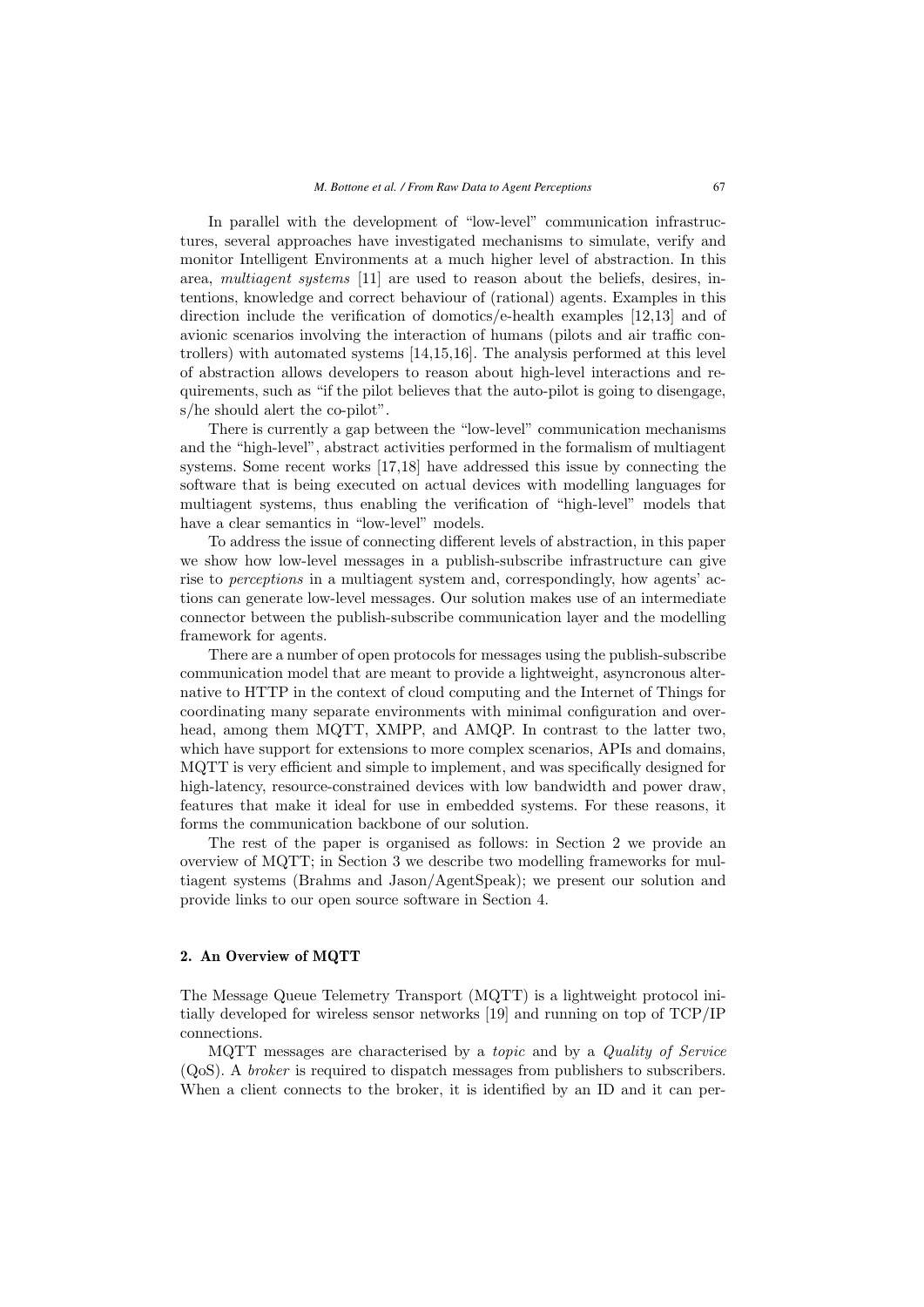form the following actions: connect, disconnect, subscribe (to a topic), unsubscribe (from a topic) and publish a message under a certain topic and at a given QoS. Topics are organised in a hierarchy: for instance, the message  $t1/t2/t3/t4$ has t1 has main topic, t2 as subtopic, t3 as subsubtopic, etc.. Subscribers can specify *patterns* using the symbols  $+$  (matching one occurrence of a topic) and  $#$ (matching any number of topics). For instance,  $t1/\#/t4$  will match  $t1/t2/t3/t4$ , but  $t1/+/t4$  will not.

MQTT provides three levels of Quality of Service:

- Level 0: the message is sent *at most* once (either by the client or by the broker), with no guarantee of delivery.
- Level 1: the message is sent *at least* once, until a confirmation is received.
- Level 2: the message is sent *exactly* once.

Several open source implementations are available, both for brokers and for clients. In our experiments we have employed the on-line broker  $HiveMQ<sup>2</sup>$  and the associated on-line MQTT client<sup>3</sup>. The latter allows both subscription and publishing of messages. A local broker can also be implemented using the Pythonbased tool Mosquitto<sup>4</sup>.

For the purposes of this work we will assume that a broker is available and we will employ the MQTT Java library Paho<sup>5</sup>, which "provides open-source client implementations of MQTT messaging protocols aimed at new, existing, and emerging applications for Machine-to-Machine (M2M) and Internet of Things (IoT)". In particular, we employ version  $1.0.2$  of the jar library<sup>6</sup>. We refer to the bridge  $\text{code}^7$  for the details of how to implement the MQTT publish-subscribe client and listener. An overview of our bridging solutions is given in Figure 1.



**Figure 1.** Left: Jason bridge. Right: Brahms bridge.

<sup>2</sup>http://broker.hivemq.com

<sup>3</sup>http://www.hivemq.com/demos/websocket-client/

<sup>4</sup>http://mosquitto.org/

<sup>5</sup>http://www.eclipse.org/paho/

 $^6$ https://repo.eclipse.org/content/repositories/paho-releases/org/eclipse/paho/ org.eclipse.paho.client.mqttv3/1.0.2/org.eclipse.paho.client.mqttv3-1.0.2.jar

<sup>7</sup>http://www.rmnd.net/MQTTBridges/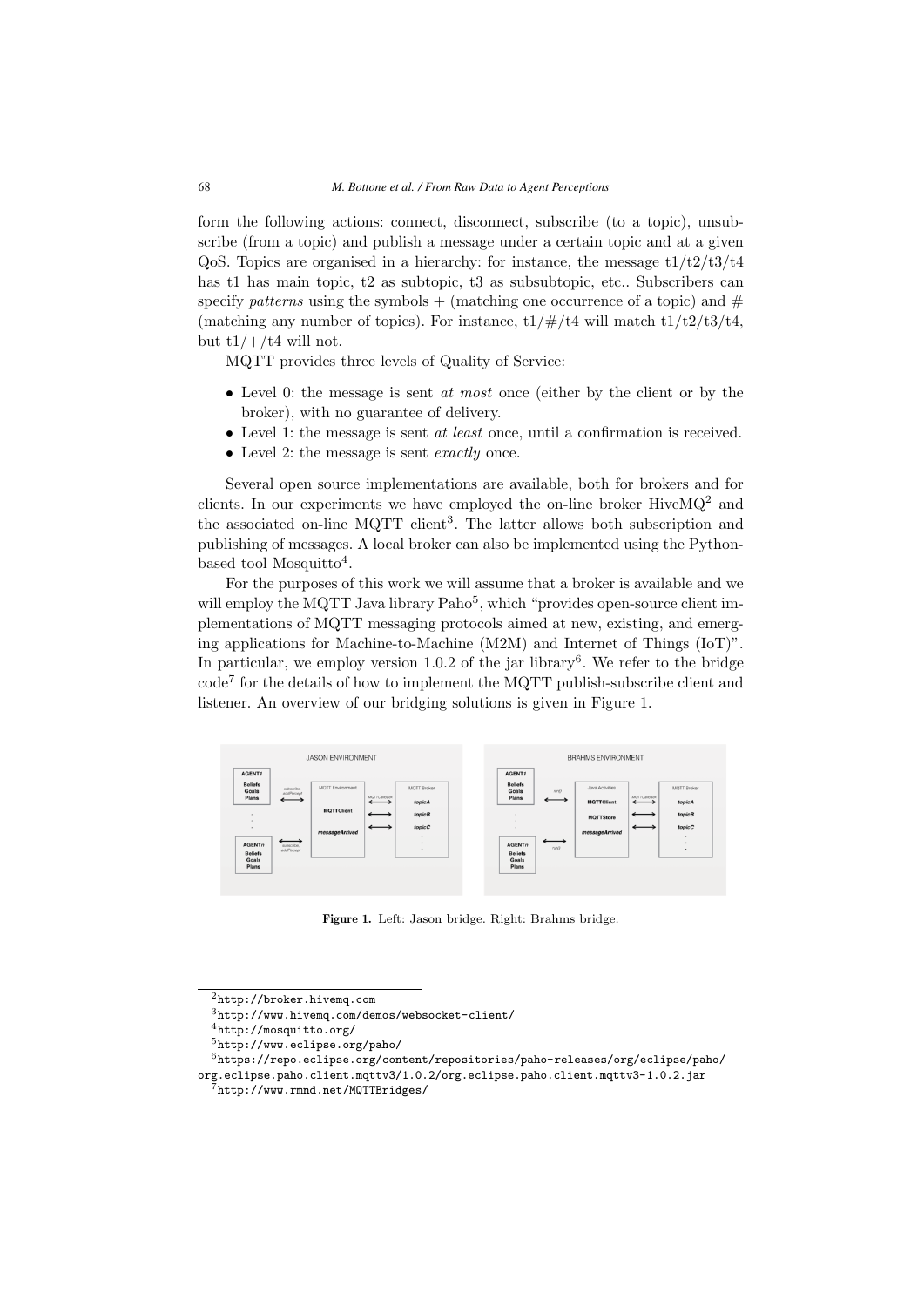## **3. Modelling Multiagent Systems**

An *agent* is usually considered to be an entity with one or more of the following properties: autonomy, social ability, reactivity, pro-activity [11]. As originally observed by McCarthy in his seminal paper [20], single and multiagent systems are used in a number of areas in Computer Science because humans have a natural attitude to ascribe *mental qualities* to complex systems to better understand and model their behaviour. Intelligent Environments are a prototypical domain for multiagent systems, as complex systems such as a robot in a domestic environment could be easily characterised by means of its (and of the surrounding humans) *beliefs*, *intentions* and *desires* (BDI). A number of BDI frameworks exist: in the following subsections we introduce Brahms [21] and AgentSpeak/Jason [22]. We have chosen these two examples because they are representative of two approaches to BDI architectures: Jason/AgentSpeak is essentially a *rule-based system* that makes use of the notion of planning; Brahms, on the other hand, is a Java-like modelling environment closer to the possible implementation logic of complex scenarios.

# *3.1. Jason/AgentSpeak*

The underlying structure for AgentSpeak [22] is the concept of a *reasoning cycle*: an agent has *beliefs*, based on what it perceives and communicates with other agents; beliefs can produce *desires*, intended as states of the world that the agent wants to achieve; the agent deliberates on its desires and decides to commit to some; desires to which the agent is committed become *intentions*, to satisfy which the agent executes plans that lead to action. The behaviour of the agent (i.e., its actions) is thus explained or caused by what it intends (i.e., the desires it decided to pursue). Ideally, within the BDI architecture, agents should react to changes in their environment as soon as possible while keeping their proactive (i.e., desires-oriented) behaviour.

*AgentSpeak(L)* [22] is an abstract declarative programming language for implementing BDI agents with Prolog-like instructions, which can be extended to fit specific needs. Its syntax defines agent programs as a set of logical beliefs, rules and plans, and is formally defined in the following way.

For  $\mathcal S$  a finite set of symbols including predicates, actions, and constants, and  $V$  a set of variables, one can define vectors of terms in first-order logic:

- If b is a predicate symbol and **<sup>t</sup>** a term, we define b(**t**) to be a belief atom.
- if  $b_A(t)$  and  $b_B(t)$  are belief atoms, where A and B can be conjunctions, disjunctions or negations of belief literals, then the rule  $b_A(\mathbf{t})$  : −  $b_B(\mathbf{t})$ describes how the latter is inferred from the former.
- If  $g(\mathbf{t})$  is a belief atom, then  $g(\mathbf{t})$  and  $g(\mathbf{t})$  are goals,  $g(\mathbf{t})$  denoting an achievement goal and  $?q(t)$  a test goal.
- If  $p(\mathbf{t})$  is a belief atom or goal, then  $+p(\mathbf{t})$  and  $-p(\mathbf{t})$  are triggering events with  $+$  and  $-$  denoting respectively the addition and deletion of a belief to be held or goal to be achieved.
- If a is an action symbol and **<sup>t</sup>** a term, then a(**t**) is an action.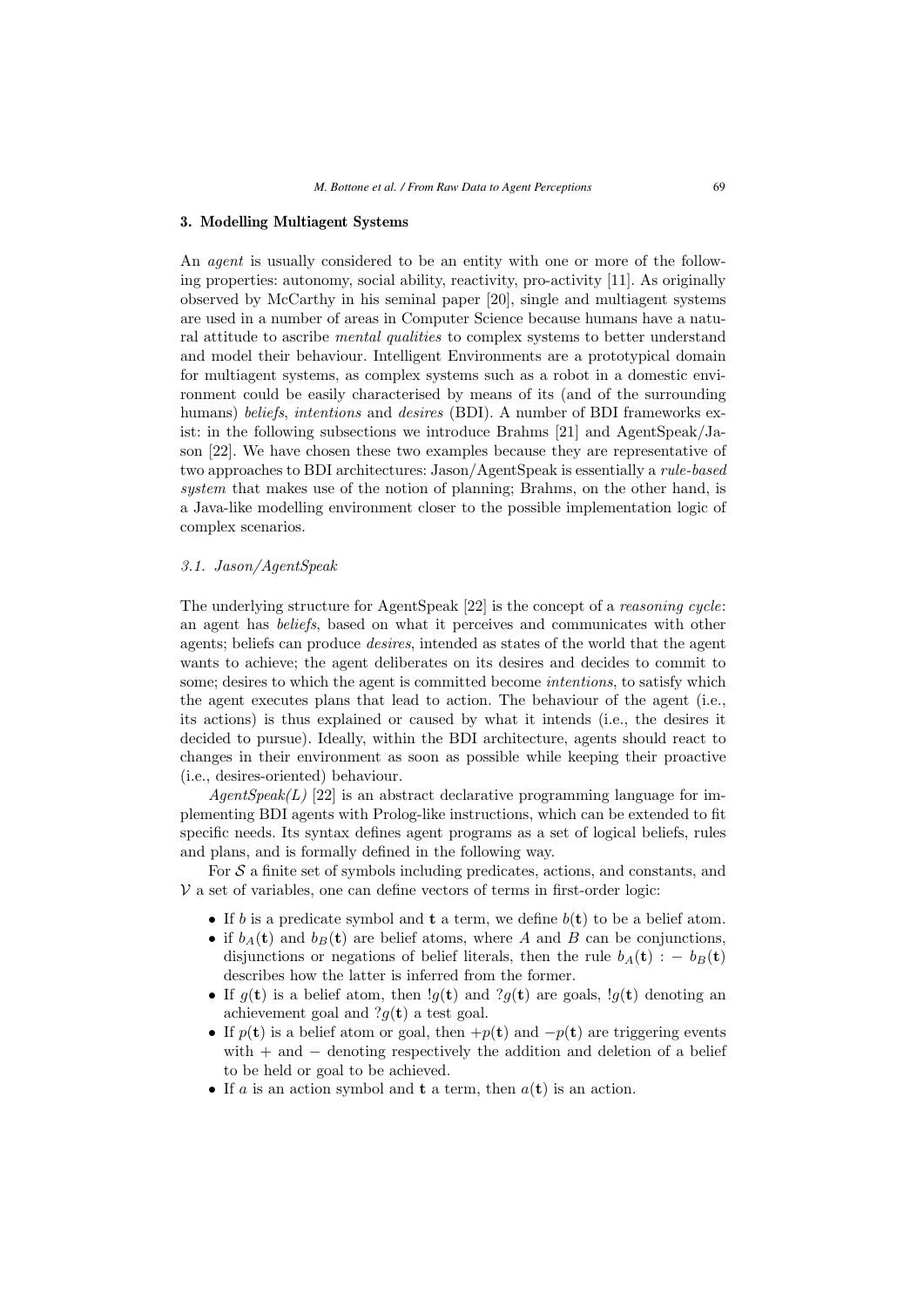• If e is a triggering event,  $c_1, \ldots, c_m$  are beliefs and  $q_1, \ldots, q_n$  are goals or actions, the rule  $e: c_1, \ldots, c_m \leftarrow q_1, \ldots, q_n$  defines a plan, with  $c_1, \ldots, c_m$ its context and  $q_1, \ldots, q_n$  its body.

Jason [23] programming revolves around plans, which are the closest thing there is to a function or method in a declarative language. Actions in the body of an expression are executed in sequence as a consequence of the triggering of the plan, which can consist of belief addition and removal, requests to achieve and unachieve (sub)goals, or built-in or user-defined internal actions that change the environment or the agent's mental state over time. In Jason, ground literals are also extended by strong negation, annotations, and message passing.

Jason extends the AgentSpeak syntax into a flexible, extensible Java-based, open-source development environment and interpreter, which is easily customisable. In particular, Jason allows for the definition of bespoke *environments* extending a base Environment class in Java. We exploit this characteristic in the next section to interact with an MQTT infrastructure.

## *3.2. The Brahms Modelling Language*

Brahms [21] is a Java-like, BDI-based modelling language for agents, with a specific target to model human-machine interactions. The Brahms language allows for the representation of situated activities of agents in a geographical model of the world. Situated activities are actions performed by the agent in some physical and social context for a specified period of time. The execution of actions is constrained (a) locally, by the reasoning capabilities of an agent and (b) globally, by the agents' beliefs of the external world, such as where the agent is located, the state of the world at that location and elsewhere, located artefacts, activities of other agents, and communication with other agents or artefacts. The objective of Brahms is to represent the interaction between people, off-task behaviours, multitasking, interrupted and resumed activities, informal interactions and knowledge, while being located in some environment representative of the real world.

Brahms models are described using a Java-like syntax that allows for inheritance. At each clock tick the Brahms simulation engine inspects the model to update the state of the world, which includes all of the agents and all of the objects in the simulated world. Agents and objects have states (factual properties) and may have capabilities to model the world (e.g., a display is modelled as beliefs, which are representations of the state of the environment). Agents and objects communicate with each other; the communications can represent verbal speech, reading, writing, etc. and may involve devices such as telephones, radios, displays, etc. Agents and objects may act to change their own state, beliefs, or other facts about the world. Brahms can be extended using *Java activities*, which are activities defined by the modeller using the Java programming language. We employ this feature in the following section to bridge Brahms with MQTT.

#### **4. From MQTT to Multiagent Systems (and Back)**

In Section 2 and Section 3 we have introduced, respectively, a low-level communication infrastructure and a high-level modelling, simulation and verification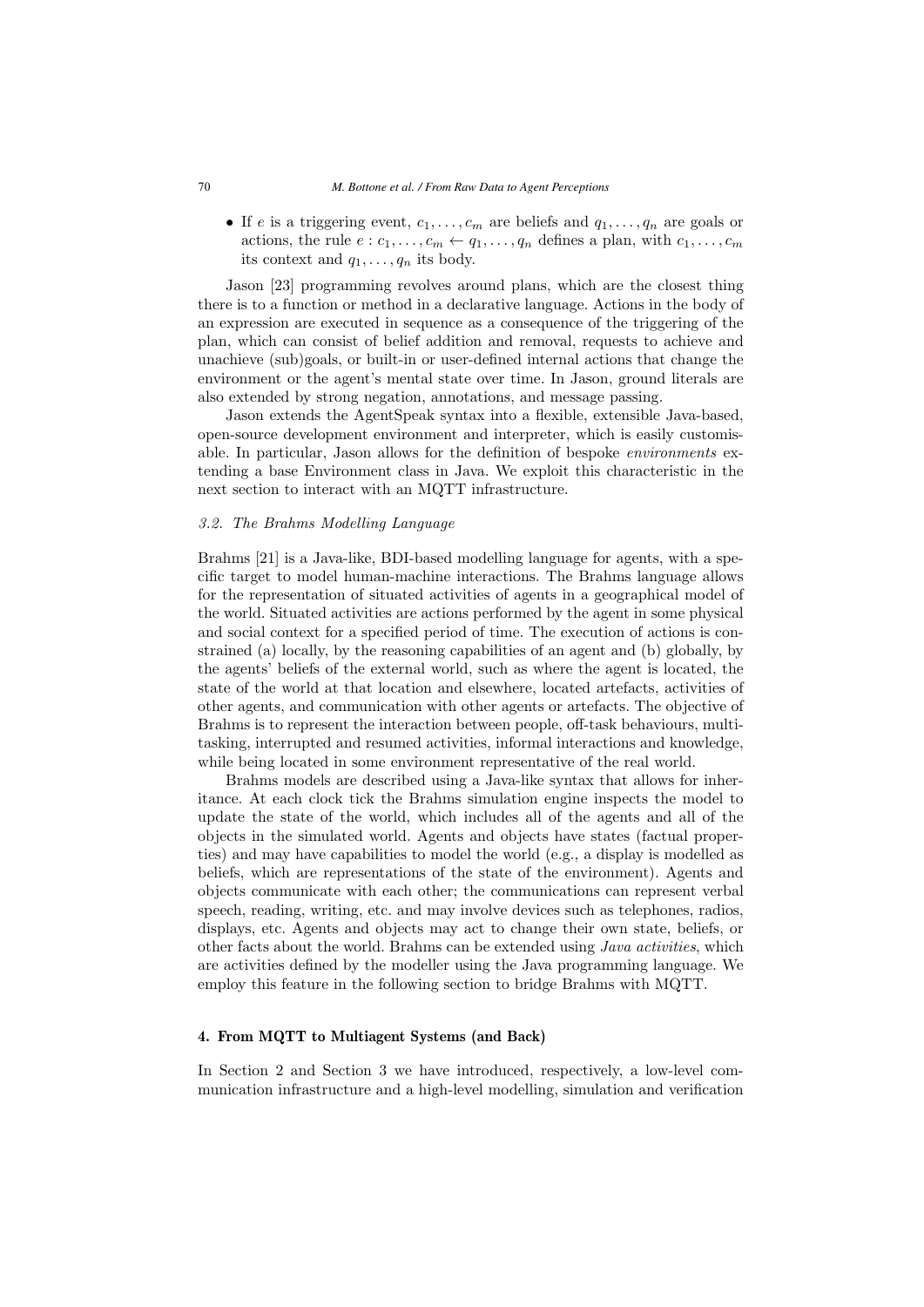```
1 public class MQTTEnvironment extends Environment implements
     MqttCallback {
2
3 public void init(String[] args) {
4 // \lceil \dots \rceil5 try {
6 client = new MqttClient(MQTT_BROKER , "
                JasonMQTTEnvironment") ;
7 client.connect();
8 / / [...]<br>a clients
             client.setCallback(this);
10 client.subscribe("TOPIC/#");
11 } catch (Exception e) {
12 e.printStackTrace();<br>13
13 }
14 }
15
16 public void messageArrived(String topic , MqttMessage message)
         throws Exception {
17 // 1.118 addPercept(Literal.parseLiteral(parse_message( topic , message)));
19 \frac{1}{\sqrt{1}}...
20 }
21 }
```
**Figure 2.** Jason - MQTT bridging environment.

environment that can be applied to Intelligent Environments. In this section we present an approach to facilitate the interaction between these two levels.

#### *4.1. Connecting MQTT with Jason*

Jason is an example of multiagent framework in which modellers have access to the execution engine in such a way that the environment (and thus, the beliefs of the agents) can be modified by means of Java code. Specifically, a new Environment can be created by subclassing the Jason class Environment.java. Figure 2 reports excerpts from the implementation of a bridge between a MQTT infrastructure and Jason. The new class MQTTEnvironment subclasses the default Environment class and extends the initialisation method (line 3) with the connection to a MQTT broker and the subscription to appropriate topics (lines 9 and 10). The key method here is messageArrived on line 16: this method is invoked when a message arrives from the broker. The message is parsed appropriately with the method parse\_message (not reported here) and a new *percept* is created in Jason (line 18). This percept may result in a new belief in an agent and give rise to new intentions. The code for this example is available at http://www. rmnd.net/MQTTBridges/. This environment has been employed to monitor the trustworthiness of a monitoring infrastructure for an air conditioning system, as described in [24], scaling to several hundreds of sensors.

Similarly, the Environment can be extended in a very simple way with new actions that can be invoked by agents when they want to publish a MQTT message. We refer to the code available online for additional details.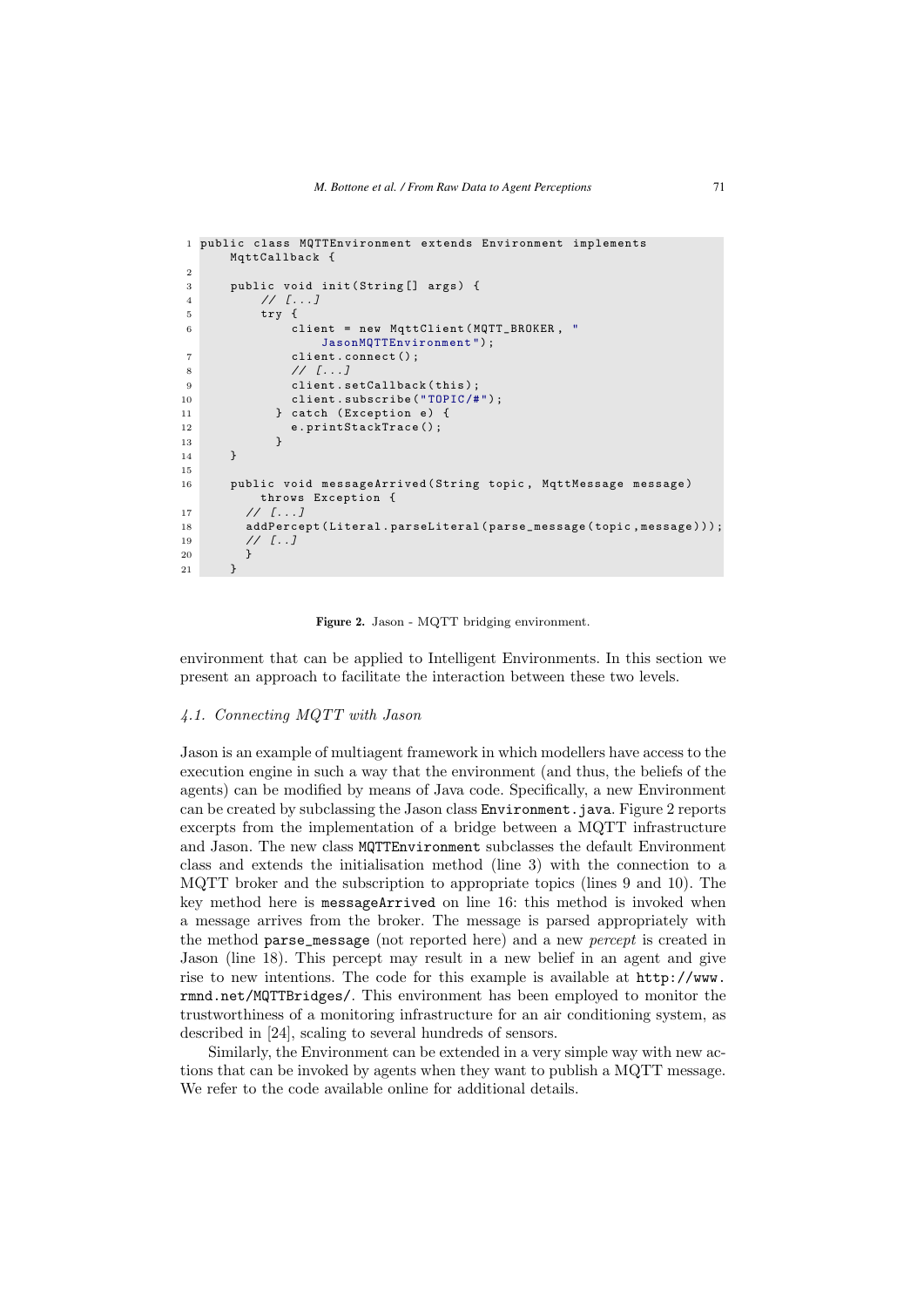# *4.2. Connecting MQTT with Brahms*

Brahms is a prototype of a framework in which developers are not allowed to modify the *state* of agents directly. This means that it is not possible to create new beliefs automatically whenever a new MQTT message is received. To address this issue we have created an intermediate *store* for MQTT messages, which should be run in parallel with Brahms. Even if beliefs cannot be created automatically, as described above Brahms can be extended with Java actions that can be invoked by agents. Our idea is to use these actions to query the external store. The latter, in turn, acts as a buffer between the MQTT broker and the (asynchronous) actions of Brahms' agents.

Figure 3 reports excerpts of our implementation (the full code is available at http://www.rmnd.net/MQTTBridges). Notice that, differently from the case of Jason described above, this code now runs independently from Brahms and it is not an extension of any of the Brahms classes. Similarly to the Jason Environment, the class MQTTStore implements the interface MqttCallback to be able to subscribe to messages (line 1). This new store starts a TCP socket (defined in line 3, standard constructor code omitted but available online). The constructor method starting at line 9 establishes a connection with the broker and subscribes to appropriate topics. Also, it creates an empty list of MQTT messages. Messages received from the broker and corresponding to the appropriate topic are added to this list using the method messageArrived (lines 25 to 28). The method run is the method invoked by the TCP server whenever a new connection is made to this class. Essentially, this is the method invoked by Brahms Java activities to send and receive messages. To send a message, a Brahms activity needs to provide a topic and an actual message. When a Brahms activity requests the stored messages, the content of the list mQTTMessages (line 6) is returned and the list is emptied. This approach makes the class MQTTStore a buffer between the broker and the Brahms running instance, given that it is not possible to implement MqttCallback directly in Brahms.

We are currently using this approach to simulate and verify an avionic scenario in which human pilots and air traffic controllers are modelled and verified in Brahms, while traffic originating from Unmanned Aerial Vehicles (UAVs) is implemented using standard sensors and actuators communicating with MQTT. Our extensions allows Brahms to interact *directly* with UAVs using their actual code. This allows us to perform detailed simulations and verification, using the approach described in [25].

### **5. Conclusions**

The correctness and reliability of Intelligent Environments is paramount if they have to operate for and in cooperation with humans. As described above, a number of approaches have addressed the problem of verification for Intelligent Environments using multiagent systems. These approaches, however, operate at a level of abstraction that is difficult to relate automatically with the actual protocols used to control sensors and actuators.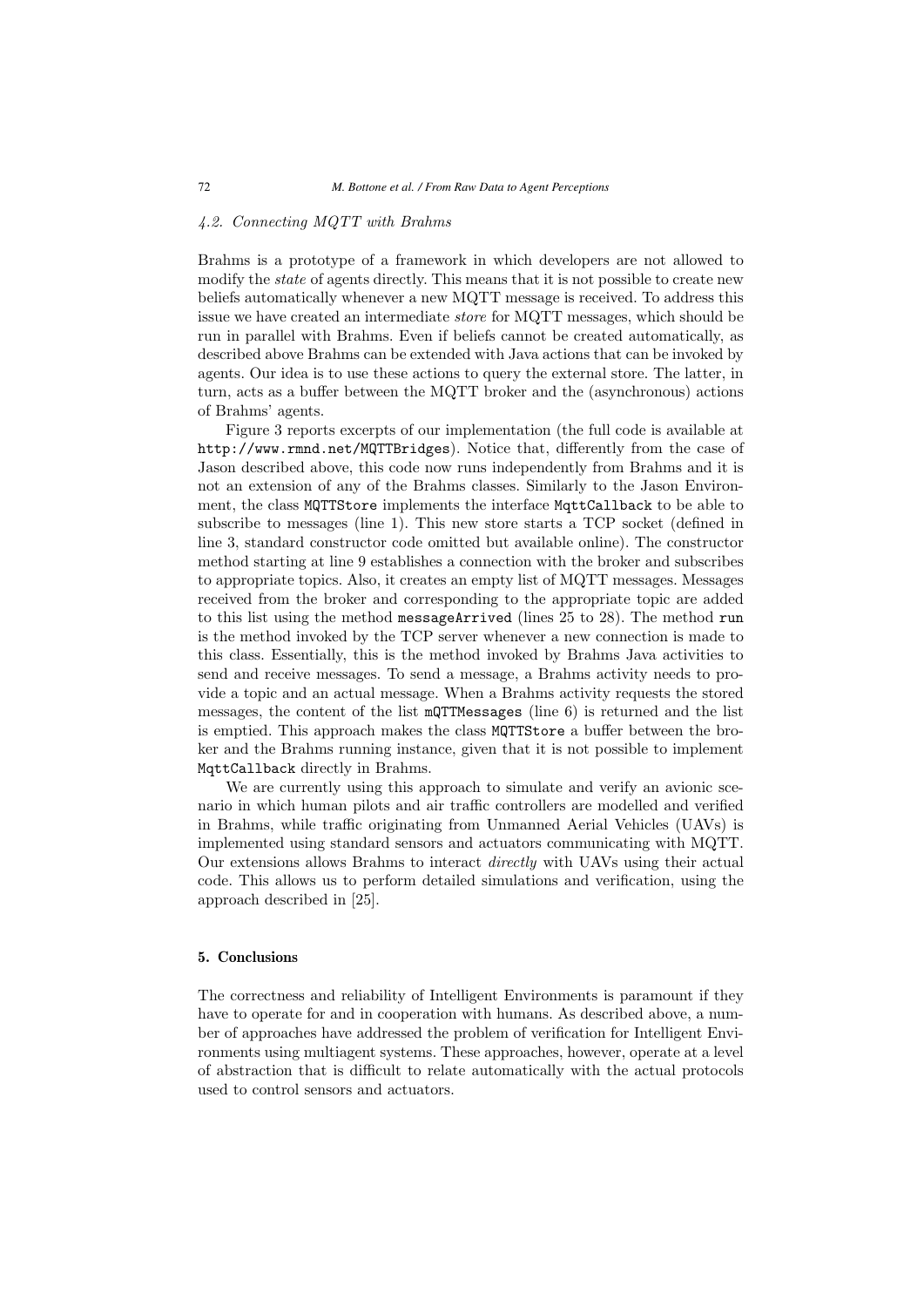```
1 public class MQTTStore implements MqttCallback {
\overline{2}3 ServerSocket incomingSocket;
4 private MqttClient mQTTClient;
5 // Incoming MQTT messages are stored here
6 LinkedBlockingQueue <String > mQTTMessages = null;
7 // [...]
8
9 public MQTTStore() {
10 / / [...]
11 mQTTClient = new MqttClient(BROKER_ADDRESS , CLIENT_NAME);
12 mQTTClient.connect();
13 mQTTClient.setCallback(this);
14 mQTTClient.subscribe(SUBSCRIBED_TOPIC+"/#") ;
15 // [...]16 mQTTMessages = new LinkedBlockingQueue <>();
17 // [...]18 }
19
20 public void run() {
21 // Here: wait for connections and return the
22 // list of MQTT messages received
23 }
24
25 @Override
26 public void messageArrived(String topic , MqttMessage message) {
_{27} mQTTMessages.add(topic+"_{\sqcup}"+new String(message.getPayload()));
28 }
29 }
```
**Figure 3.** Brahms - MQTT bridging environment.

In this paper we have described an approach to create a connection between these two levels. In particular, we have shown how the MQTT protocol used as a standard in many applications for the Internet of Things can be connected to BDI-based frameworks for multiagent systems. We have shown how to embed MQTT in Jason/AgentSpeak, a Prolog-like modelling language and supporting environment. This solution has allowed us to monitor the correct behaviour of an air conditioning system using the high-level rules described in [24]. We have also developed a second mechanism based on a TCP-based message store that can be used for multiagent frameworks that do not allow a direct interaction with MQTT. This is the case for the Brahms framework discussed above, but we remark that our store is generic and can be used by other multiagent system infrastructures. The use of Brahms has allowed us to simulate and verify an avionic scenario involving high-level models of pilots and air traffic controllers, and also UAVs operating using MQTT. We have released the full source code of our bridges with the hope that it will be used by the community of researchers in the area of reliable Intelligent Environments.

We are currently working at adapting our approach to other multiagent modelling frameworks, in particular NetLogo and Repast Simphony, and at incorporating efficient abstraction techniques based on symbolic execution for the verification step.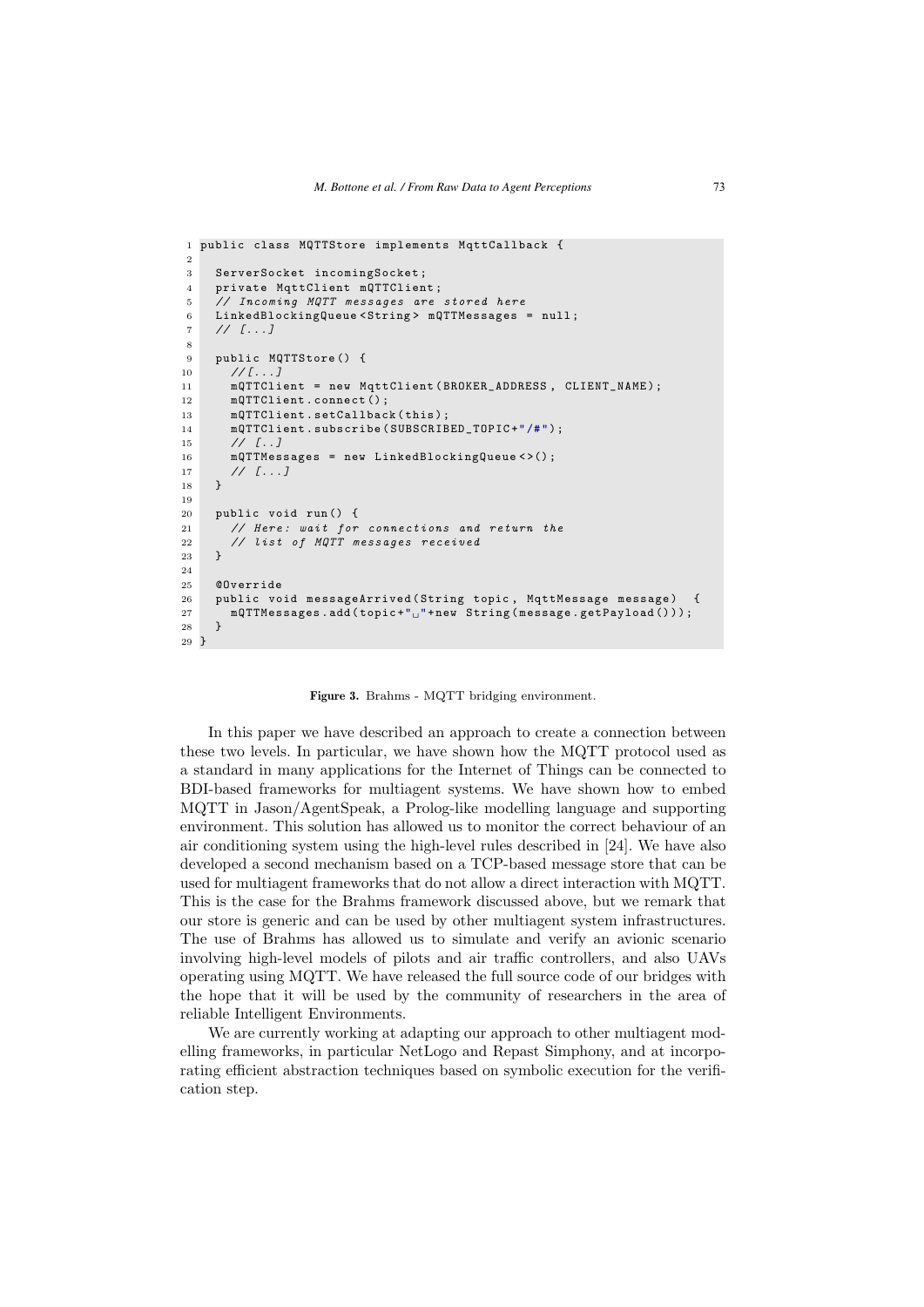#### **References**

- [1] L. Atzori, A. Iera, and G. Morabito. The Internet Of Things: A Survey. Computer Networks, **54**(15):2787–2805, 2010.
- [2] Z. Sheng, S. Yang, Y. Yu, A. Vasilakos, J. Mccann, and K. Leung. A Survey on the IETF Protocol Suite for the Internet of Things: Standards, Challenges, and Opportunities. Wireless Communications, IEEE, **20**(6):91–98, 2013.
- [3] J. Kim, J. Lee, J. Kim, and J. Yun. M2M Service Platforms: Survey, Issues, and Enabling Technologies. Communications Surveys & Tutorials, IEEE, **16**(1):61–76, 2014.
- [4] D. Guinard, V. Trifa, S. Karnouskos, P. Spiess, and D. Savio. Interacting with the SOAbased Internet of Things: Discovery, Query, Selection, and On-Demand Provisioning of Web Services. Services Computing, IEEE Transactions on, **3**(3):223–235, 2010.
- [5] Z. Shelby, K. Hartke, and C. Bormann. The Constrained Application Protocol (CoAP), 2014.
- [6] G. Barbon, M. Margolis, F. Palumbo, F. Raimondi, and N. Weldin. Taking Arduino to the Internet of Things: The ASIP Programming Model. Computer Communications, **89-90**:128–140, 2016.
- [7] K. Birman and T. Joseph. Exploiting Virtual Synchrony in Distributed Systems. SIGOPS Oper. Syst. Rev., **21**(5):123–138, November 1987.
- [8] M. Collina, G. E. Corazza, and A. Vanelli-Coralli. Introducing the QEST broker: Scaling the IoT by bridging MQTT and REST. In Personal Indoor and Mobile Radio Communications (PIMRC), 2012 IEEE 23rd International Symposium on, pages 36–41. IEEE, 2012.
- [9] P. T. Eugster, P. A. Felber, R. Guerraoui, and A.-M. Kermarrec. The many faces of publish/subscribe. ACM Computing Surveys (CSUR), **35**(2):114–131, 2003.
- [10] T. Sheltami, A. Al-Roubaiey, A. Mahmoud, and E. Shakshuki. A publish/subscribe middleware cost in Wireless Sensor Networks: a review and case study. In Electrical and Computer Engineering (CCECE), 2015 IEEE 28th Canadian Conference on, pages 1356–1363. IEEE, 2015.
- [11] M. J. Wooldridge. An Introduction to MultiAgent Systems (2nd Ed.). Wiley, 2009.
- [12] R. Stocker, L. Dennis, C. Dixon, and M. Fisher. Logics in Artificial Intelligence: 13th European Conference, JELIA 2012, Toulouse, France, September 26-28, 2012. Proceedings, chapter Verifying Brahms Human-Robot Teamwork Models, pages 385–397. Springer, Berlin, Heidelberg, 2012.
- [13] M Webster, C. Dixon, M. Fisher, M. Salem, J. Saunders, K. Koay, and K. Dautenhahn. Formal Verification of an Autonomous Personal Robotic Assistant. Formal Verification and Modeling in Human-Machine Systems, 2014.
- [14] N. S. Rungta, G. Brat, W. J. Clancey, C. Linde, F. Raimondi, C. Seah, and M. Shafto. Aviation Safety: Modeling and Analyzing Complex Interactions between Humans and Automated Systems. In Proceedings of the 3rd International Conference on Application and Theory of Automation in Command and Control Systems, ATACCS '13, pages 27–37, New York, NY, USA, 2013. ACM.
- [15] R. Stocker, N. S. Rungta, E. Mercer, F. Raimondi, J. Holbrook, C. Cardoza, and M. Goodrich. An Approach to Quantify Workload in a System of Agents. In Proceedings of the 2015 International Conference on Autonomous Agents and Multiagent Systems, pages 1041–1050. International Foundation for Autonomous Agents and Multiagent Systems, 2015.
- [16] T. Chen, G. Primiero, F. Raimondi, and N. S. Rungta. A Computationally Grounded, Weighted Doxastic Logic. Studia Logica, pages 1–25, 2015.
- [17] M. Kamali, L. A. Dennis, O. McAree, M. Fisher, and S. M. Veres. Formal Verification of Autonomous Vehicle Platooning, 2016.
- [18] S. Bucheli, D. Kroening, R. Martins, and A. Natraj. From AgentSpeak to C for Safety Considerations in Unmanned Aerial Vehicles. In C. Dixon and K. Tuyls, editors, Towards Autonomous Robotic Systems - 16th Annual Conference, TAROS 2015, Liverpool, UK, September 8-10, 2015, Proceedings, volume **9287** of Lecture Notes in Computer Science, pages 69–81. Springer, 2015.